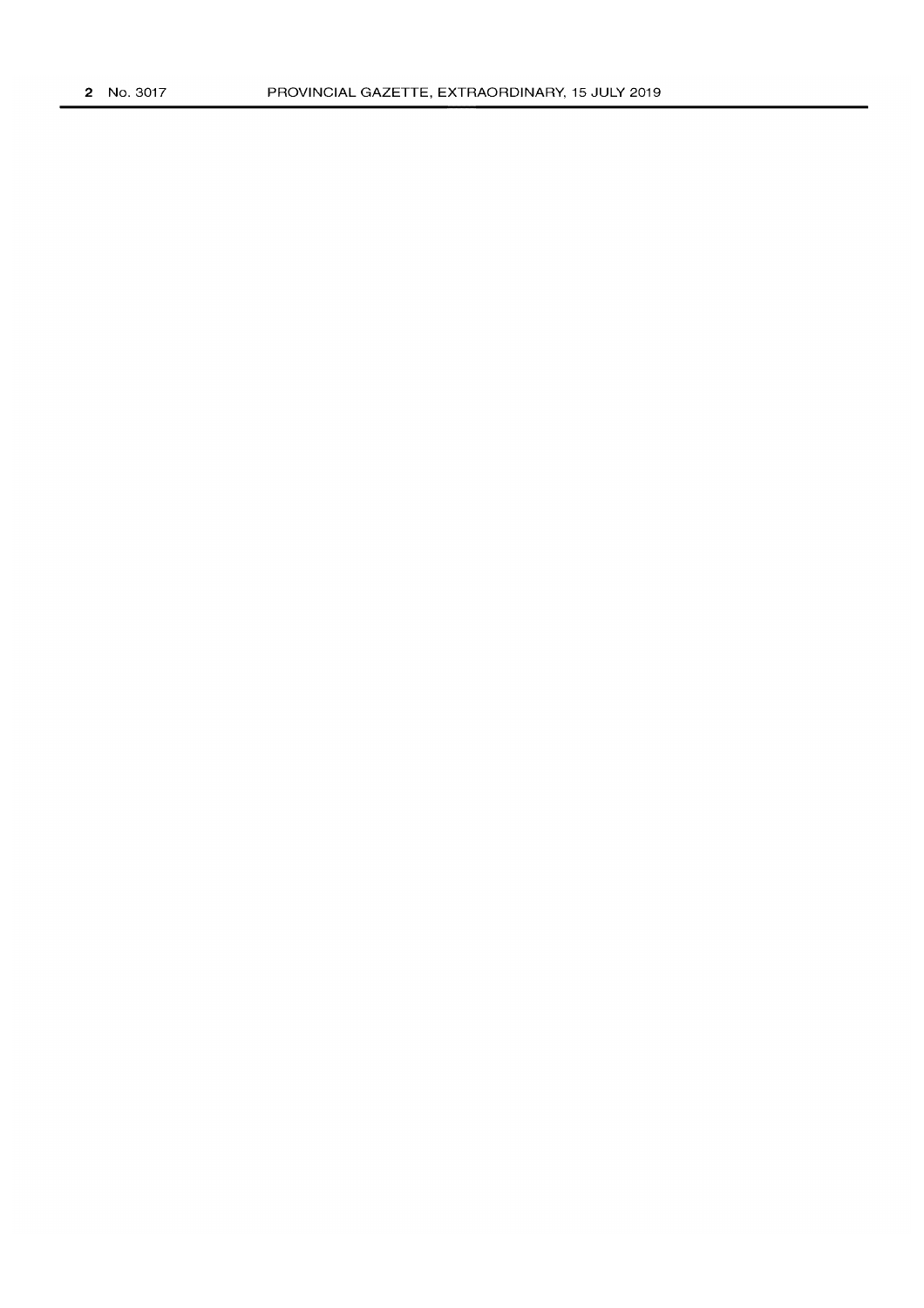# **CONTENTS**

|     |                                                                                                                                                                                                        | Gazette<br>No. | Page<br>No. |
|-----|--------------------------------------------------------------------------------------------------------------------------------------------------------------------------------------------------------|----------------|-------------|
|     | <b>PROVINCIAL NOTICES • PROVINSIALE KENNISGEWINGS</b>                                                                                                                                                  |                |             |
| 105 | Local Government: Municipal Property Rates Act (6/2004): Call for Nominations and Applications of<br>Members of the Limpopo Valuation Appeal Board to be established in terms of Section 56 of the Act | 3017           |             |